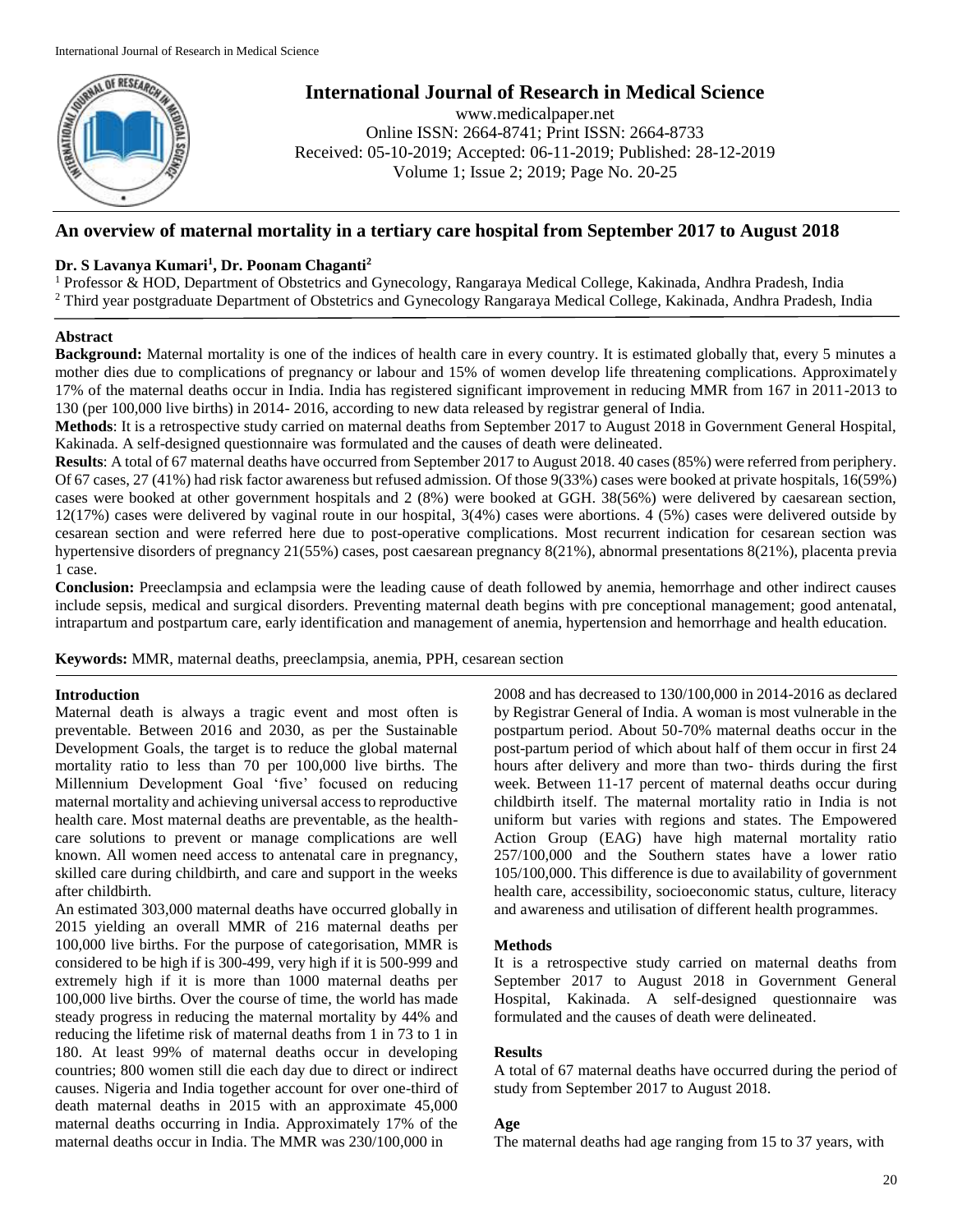Maximum number recorded in the age group of 20-25 years. Most of the women about n=50, 74% were in the age group of 20-25 years. About n=14, 20% were in the age group above 26 years and n=3, 6% were below 19 years age or teenage pregnancies.

## **Age distribution of cases**

| <b>Table 1</b>     |                 |         |  |
|--------------------|-----------------|---------|--|
| Age<br>group       | No. Of<br>cases | Percent |  |
| Below 19           | 3               | 6%      |  |
| $20 - 25$<br>years | 50              | 74%     |  |
| Above 26<br>years  | 14              | 20%     |  |

#### **Booked or unbooked cases**

Of 67 cases, n=56, 83% were booked, of which only n=6 were booked cases at GGH, and rest of them, n=50 at hospitals other than GGH, n=11(17%) were unbooked.

## **Referral cases**

Of the 67 cases, n=40(85%) were referred from other centres including the government and private sector.



**Fig 1**

## **Antenatal Checkups**

| Table 2               |       |            |  |  |
|-----------------------|-------|------------|--|--|
| Antenatal<br>checkups | Cases | Percentage |  |  |
| 45                    | 18    | 26%        |  |  |
| >4                    | 45    | 62%        |  |  |
|                       |       |            |  |  |

In the 67 maternal deaths, the frequency of Antenatal checkups,  $n=18$  (26%) had less than 4 ANCs,  $n=45(62%)$  had more than 4 ANCs.

## **Risk factor awareness**

Of 67 cases, n=27(41%) were informed regarding the risk factors like anemia, thyroid disorders and preeclampsia and have been taking treatment but refused admission.

Of those  $n= 9(33%)$  cases were booked at private hospitals, n=16(59%) cases were booked at other government hospitals and  $n= 2$  (8%) were booked at GGH. Of which,  $n=40(59\%)$  cases, have not been taking regular treatment and some were not attending regular antenatal checkups.



## **Mode of delivery**

Of the 67 maternal deaths, n=38(56%) were delivered by cesarean section, n=12(17%) cases were delivered by vaginal route in our hospital, n=3(4%) cases were abortions; n=4 (5%) cases were delivered outside by Cesarean section and were referred here due to post-operative complications,1(1.4%) case was delivered by vaginal route and was referred here due to PPH,1 was ectopic pregnancy with emergency laparotomy done outside.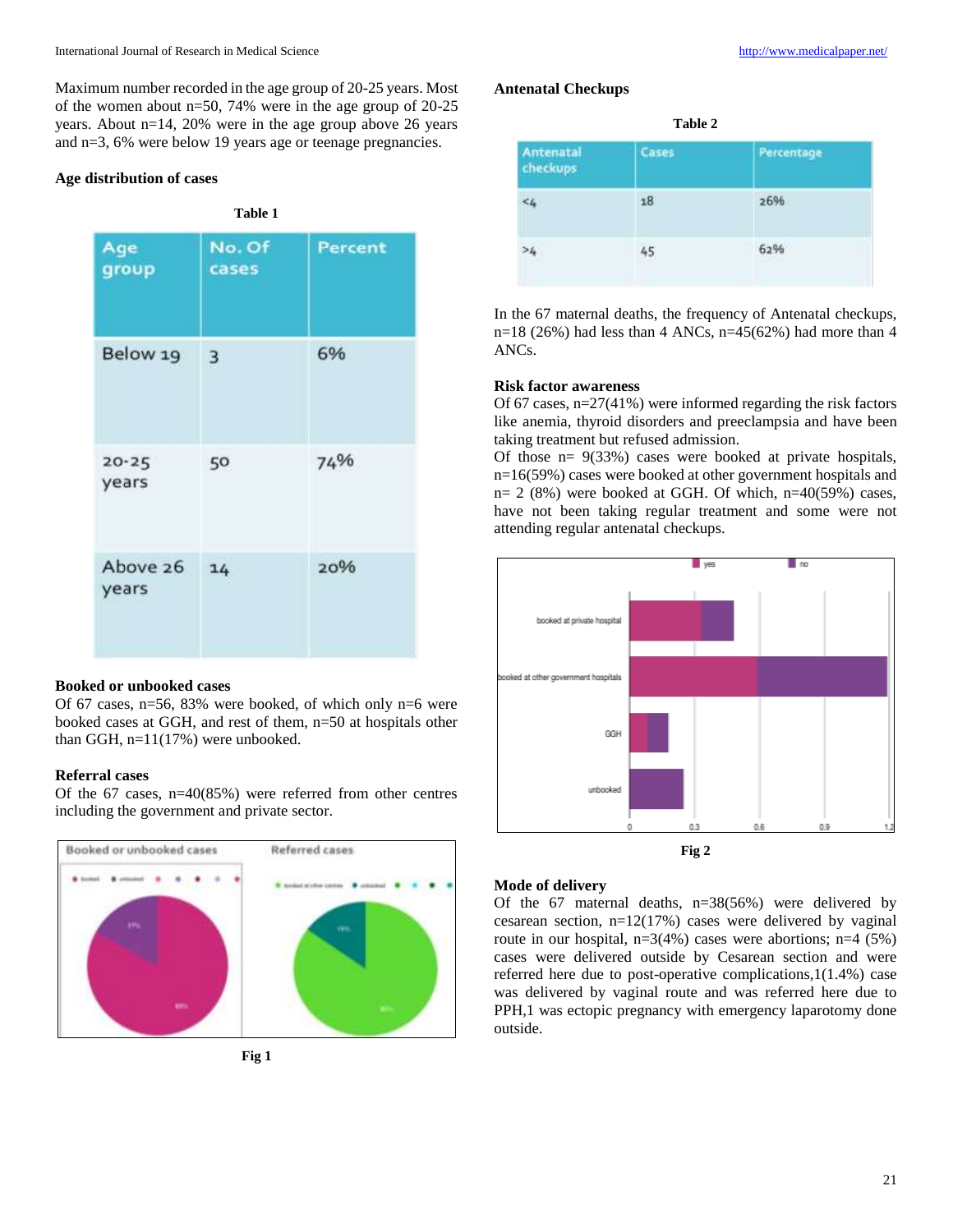On the whole, Antenatal deaths were n=8(11%) cases, they are further grouped trimester wise:

- $3<sup>rd</sup>$  trimester-4(50%)
- $\bullet$  2<sup>nd</sup>trimester-3(37.5%)
- $\bullet$  1<sup>st</sup>trimester-1(12.5%)

## **Mode of delivery**

| Table 3                |                |                  |  |  |
|------------------------|----------------|------------------|--|--|
| Mode of  <br>delivery  | No of<br>cases | Percenta<br>ge - |  |  |
| LSCS                   | 38             | 57%              |  |  |
| Vaginal                | 12             | 18%              |  |  |
| Abortions <sub>3</sub> |                | 4%               |  |  |
| Delivered 6<br>outside |                | 9%               |  |  |
| Antenatal 8<br>deaths  |                | 12%              |  |  |



**Fig 3**

**Indications for Cesarean section**

Most recurrent indication for Cesarean section was hypertensive

disorders of pregnancy n=21(55%) cases, post Cesarean pregnancy n=8(21%) cases, abnormal presentations n= 8(21%) cases, placenta previa n= 1.

#### **Indications of cesarean section**



Of 38 LSCS, n= 29(76%) were referred from other hospitals of which  $n=22$  (75%) were booked cases at other hospitals,  $n=5$ (17%) were booked at GGH and n=2 cases were unbooked.

#### **Antenatal visits in women undergoing cesarean section**



Of  $n= 12$  delivered by vaginal route,  $n=10(83%)$  cases were normal vaginal deliveries and n=2(17%) were delivered by outlet forceps.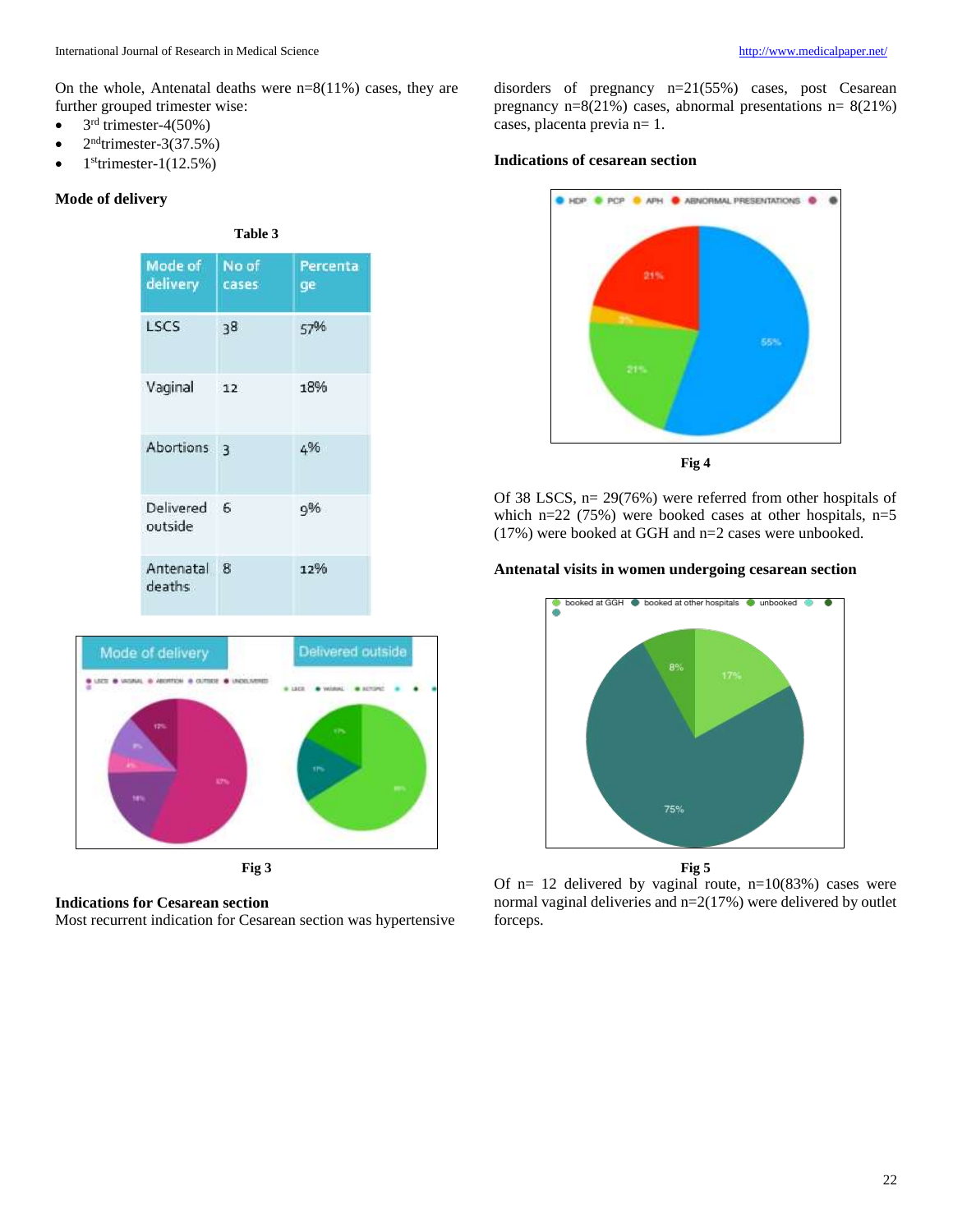# LSCS Cases Percentag e Booked  $36$  $95%$ Unbooked  $\overline{2}$ 5% Emergency 36 95% Elective 5%  $\overline{2}$

#### **Table 4**

#### **Blood or blood products transfusion**

Blood and blood products transfusion was done in n=35(52%) cases.

Of which possibly n=3 cases were deaths due to blood transfusion reaction.

## **Perinatal mortality**

Of the 67 maternal deaths, n=15 (22%) cases delivered dead babies which are probably intrauterine deaths.

#### **Cause of death**

Most frequent cause of death was related to, hypertensive disorders of pregnancy n=30 (44%),anemia with/without heart failure n=18(26%), atonic postpartum hemorrhage n=4 (5%), Antepartum hemorrhage n=4(5%), ectopic pregnancy n=1 case; prolonged labour n=2 (2%), sepsis related deaths n=12 cases, amniotic fluid embolism n=3(4%), rupture uterus n=2cases, medical disorders associated deaths include ;diabetic ketoacidosis n=3(4%), rheumatic heart disease n=  $3(4\%)$ , falciparum malaria n=1, acute pancreatitis n=1, postpartum cardiomyopathy n=2, Jaundice n= 5, Surgical conditions like hollow viscous perforation n=1 case. Aspiration related deaths n=2 cases.

Based on the day of death, number of deaths occurring on different days post-delivery were estimated.

Highest number of maternal deaths were recorded on the first day after delivery irrespective of vaginal or cesarean delivery. Most of the deaths have occurred within one week of delivery.

## **Number of maternal deaths depending on day of death**

| Table 5 |  |
|---------|--|
|         |  |

| Day of death        | Cases | Percentage |
|---------------------|-------|------------|
| Immediate           | 4     | 5%         |
| 1 <sup>st</sup> day | 22    | 32%        |
| 2-3 days            | 12    | 17%        |
| 4-7 days            | 15    | 22%        |
| $8-42$ days         | 6     | 8%         |
| Undelivered         | 8     | 11%        |

#### **Discussion**

With advances in scientific knowledge and proven clinical interventions, it is possible to prevent most maternal deaths. It is therefore critical to understand if the deaths were caused due to delay in decision making and care seeking at the household level, or due to delay in transit to health facility.

Women with deficient antenatal care are at higher risk of anemia, preeclampsia and other complications. One of the strategies that has been adopted by the Indian government to combat high rates of maternal mortality is to ensure universal access to Antenatal Care, Emergency Obstetric Care and Skilled Birth Attendance.

Generally checkups are done at interval of 4 weeks up to 28 weeks; at interval of 2 weeks up to 36 weeks and thereafter weekly till delivery. Ideally, this should be more flexible depending on the need and the convenience of patient. In India, as per WHO recommendation, the contacts should be at least 8 with health personnel. The utilisation of health services is mainly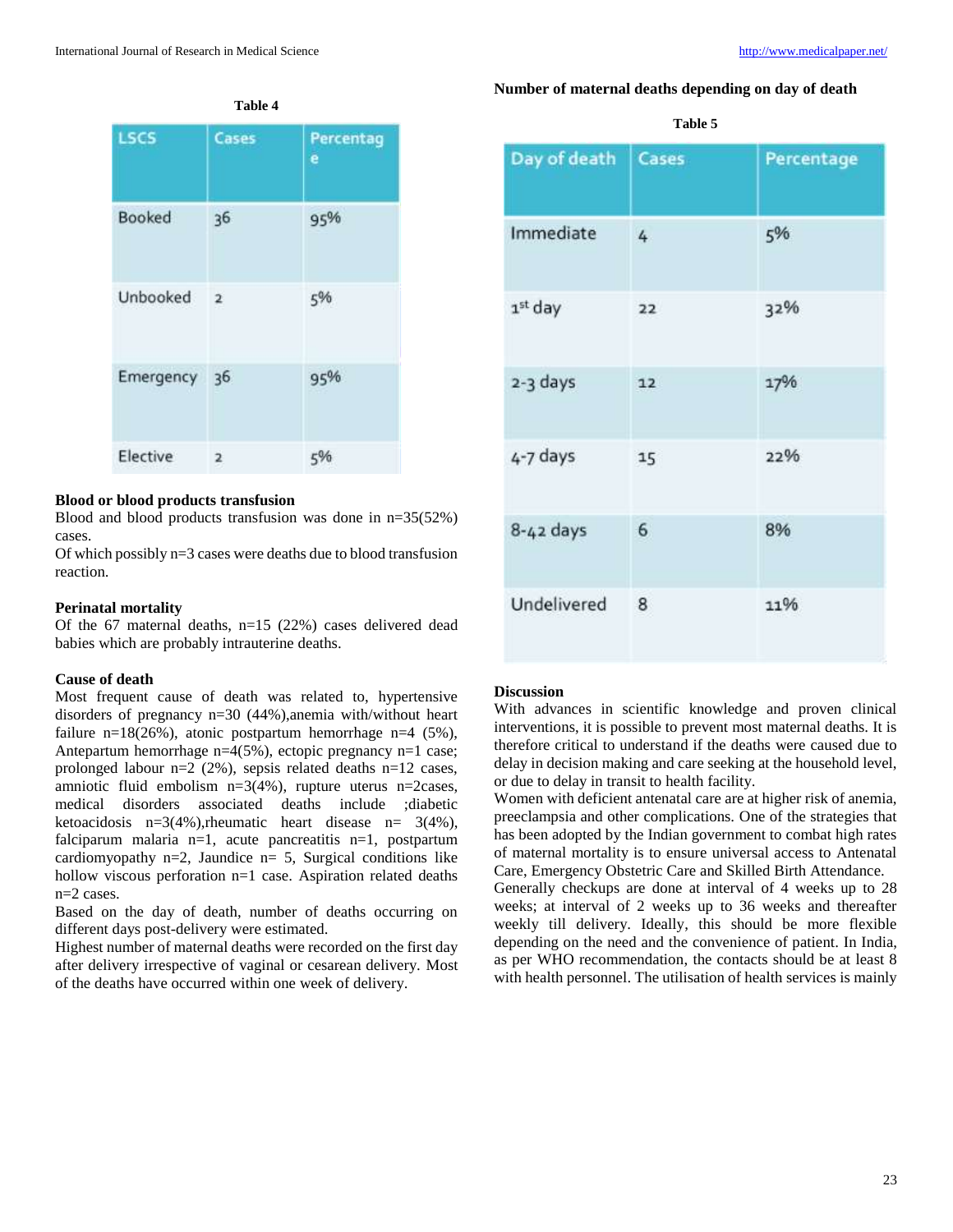limited to the hospital-based deliveries. This indicates that majority of pregnant women in the country are still not even getting the basic recommended ANC services which was also observed in the present study.

An improved understanding of the causes of maternal death is essential to conceptualise strategies for MMR reduction. Under the International Statistical Classification of Diseases and Related Health Problems, 10th revision (ICD-10), the causes of maternal deaths are categorised broadly into direct and indirect. The former category includes maternal deaths resulting from obstetric complications of the pregnant state (pregnancy, delivery, and postpartum), interventions, omissions, incorrect treatment, or a chain of events resulting from any of the above. The latter consists of deaths resulting from previously existing diseases, or from diseases that developed during pregnancy and that were not due to direct obstetric causes, but were aggravated by the physiological effects of pregnancy (WHO 2012).

In 2001–03 SRS data suggest that haemorrhage (38%) is the leading cause of death in India, and is followed by sepsis 11% and abortion 8%. The relative shares of these causes were notably similar across regions such as EAG states and Assam, South India, and other states. But hypertensive disorders were much higher in South India, whereas abortion-related deaths were higher in EAG states and Assam according to RGI 2003. Using data from the SRS 2001–03, Montgomery *et al*. (2014) reexamined the causes of maternal mortality in India, and found that direct obstetric causes account for over 80% of maternal deaths in India. The pattern was notably similar across rural and urban areas as well as across different states. Obstetric haemorrhage causes about 25 % of the total maternal deaths, whereas other obstetric complications lead to over 20% of maternal deaths, sepsis related deaths 17% and complications following spontaneous or therapeutic abortion 9 % were identified as important causes of maternal deaths in India. Importantly, this study identifies that 18% of the maternal deaths reviewed were caused by anaemia. Abortion-related complications are responsible for about 4% of the investigated maternal deaths.

Similar inferences are available from the description of causes of maternal death in Tamil Nadu during 2008–2009 (Kolandaswamy 2010) [14], which finds that the proportion of direct 81% and indirect 19 % causes of maternal death. Again, haemorrhage is identified as the cause of about 24 per cent of maternal deaths in the state. Tamil Nadu is witnessing an increase in hypertension-related maternal deaths. Eclampsia and pulmonary embolism are identified as other major direct causes of maternal death during 2008–09. However, abortion-related maternal deaths are not identified as a significant cause of maternal death. Such increasing share of indirect causes is also noted in other parts of the country.

In our hospital Hypertensive disorders of pregnancy are the most common cause of death followed by anemia, sepsis, postpartum hemorrhage, thromboembolism, medical disorders and surgical conditions complicating pregnancy.

In Hypertensive disorders of pregnancy, Preeclampsia and eclampsia disorders manifested in the form of pulmonary edema, disseminated intravascular coagulation and postpartum hemorrhage. Out of deaths due to disseminated intravascular coagulation precipitating causes were preeclampsia and eclampsia and sepsis. Hemorrhage accounted for 11 deaths and

amongst them, 7 manifested due to disseminated intravascular coagulation (DIC).

Out of 11 cases with PPH, hemorrhage due to atonicity accounted to 4 cases.

Out of 4 cases of antepartum hemorrhage, in 3 cases, Abruptio placentae was the cause of which 3 had preeclampsia as the etiology.

In 1 case of complete placenta previa, came with heavy bleeding per vagina, emergency cesarean section but died due to refractory hemorrhagic shock and acute renal failure.

Emergency relaparotomy was done in 5 cases,  $(4+1)$ , case it was done due to perforation of uterus due to sepsis, which was referred from outside, where subtotal hysterectomy was done here.In 3 cases it was done due to hemoperitoneum due to DIC. In 1 case inferior epigastric artery ligation was done due to rectus muscle hematoma.

In 2 cases of Rupture uterus of which both were post caesarean pregnancy, of which 1 case was twin gestation, died in antenatal period. Both came to GGH with massive hemoperitoneum and died due to hemorrhagic shock.

One case, presented with pain abdomen, vomitings and fever, suspicious of typhoid perforation and resection and end to end anastomosis was done, but the patient died due to fecal peritonitis.

Jaundice related deaths were observed in 5 cases, of which 3 cases are complicated with preeclampsia and of 2 cases, 1 case complicated with hepatitis B and 1 case was complicated with falciparum malaria. Hepatitis B and its complications were seen in 1 case and uncontrolled postpartum hemorrhage due to coagulation failure was the cause of death.

Aspiration related deaths were seen in 2 cases, both died due to severe pulmonary edema.

Blood transfusion reactions were expected to be the cause of deaths in 3 cases, all three after the transfusion developed disseminated intravascular coagulation and died due to shock.

Maternal death is a measure of quality of health care in a community. Though, the risk of death from complications of pregnancy has decreased during past few decades in India, it continues to remain higher than developed countries.

It was observed that maximum numbers of deaths were recorded in the age group of 20-25 years (74%). Preeclampsia and eclampsia remains the leading cause of death followed by anemia, hemorrhage and other indirect causes include sepsis, medical and surgical disorders.

India's attention to maternal mortality is synonymous with the launch of the Child Survival and Safe Motherhood in 1992 (CSSM), which is an outcome of global attention to neglected maternal deaths in low-income countries. Other international events, including the International Conference on Population and Development (ICPD 1994) and the MDGs, played an important role in integrating the fragmented family welfare, child health, and maternal health components into the RCH programme and the NRHM. Several studies indicated that governance and strong political support to the health system are key to a good public health system, such as in Tamil Nadu.

Medical education should be expanded to support the training of staff and functionaries to provide comprehensive emergency obstetrics and neonatal care, which is critical to save maternal and neonatal lives. Improving human resource management can help to fill the gaps in health care provision.